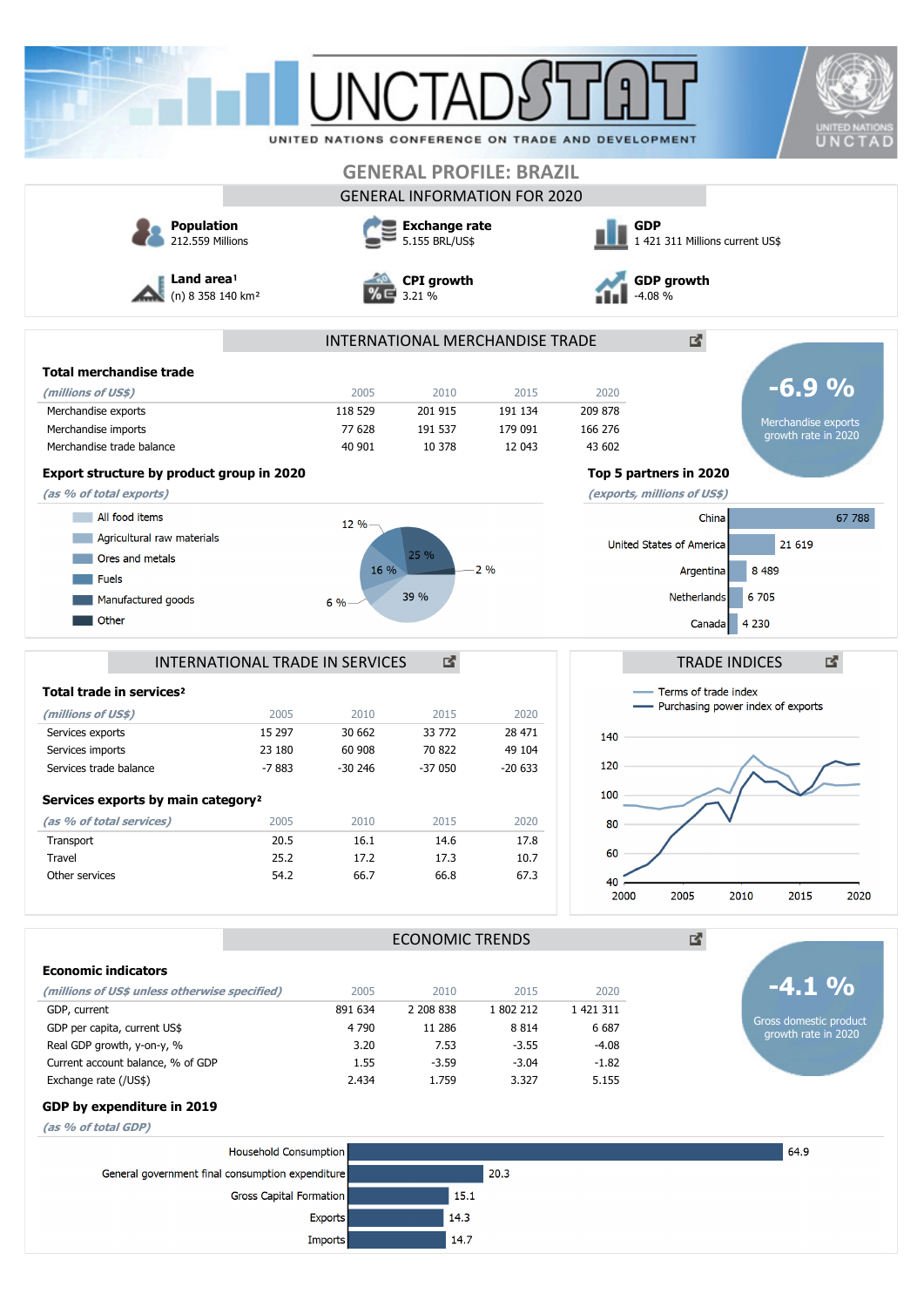

**(as % of)** 2005 2010 2015 2020 **Information economy indicators**

Share of ICT goods, % of total exports 6.32 contract 1.01 0.46 0.32 Share of ICT goods, % of total imports 11.74 9.33 8.22 9.79 Share of workforce involved in the ICT sector .. .. .. ..